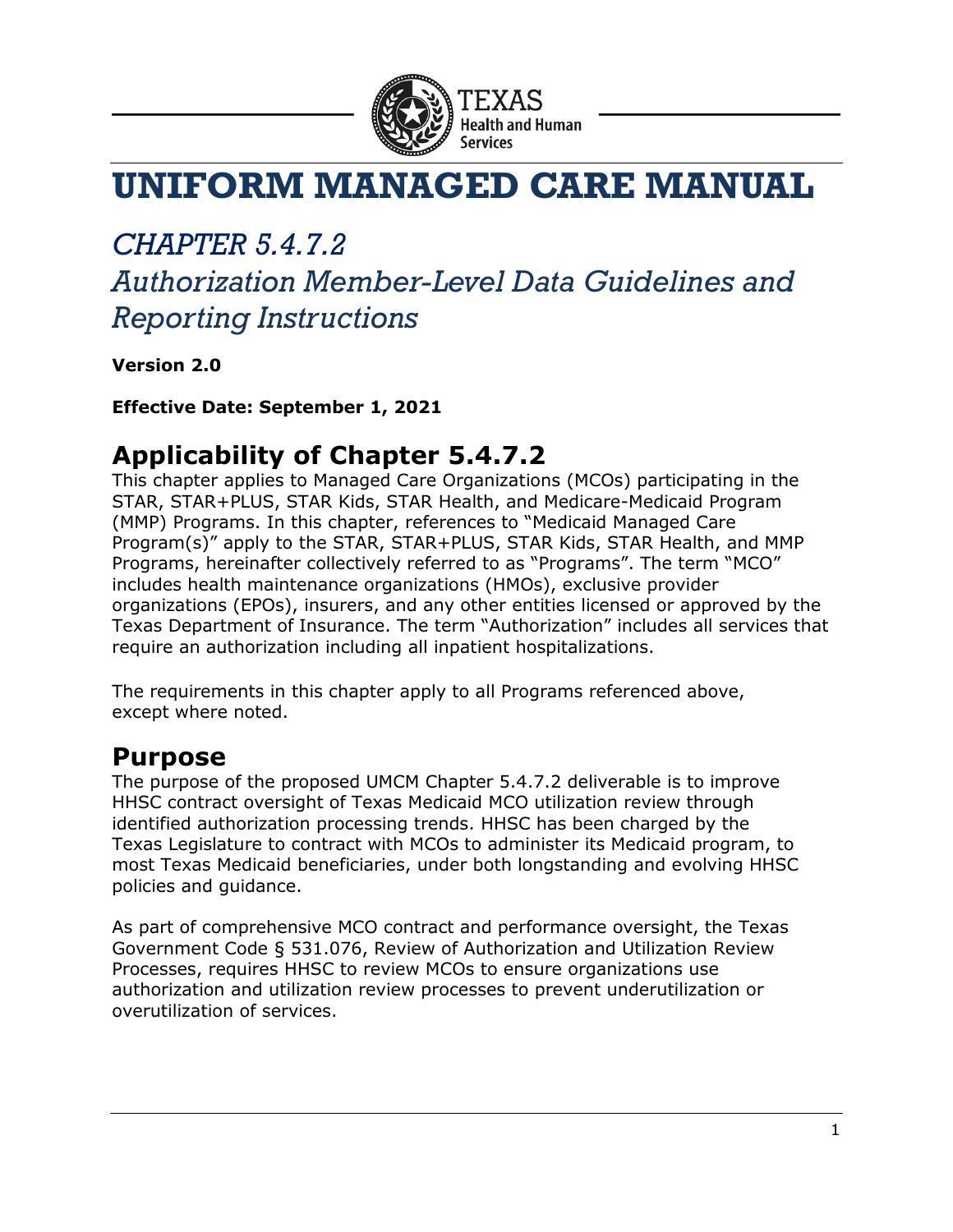

### **Authorization Member-Level Data Guidelines**

The 1996 Health Insurance Portability and Accountability Act (HIPAA) includes an Administrative Simplification directive to adopt standards to support the electronic exchange of administrative and financial health care transactions. This enables health information to be exchanged electronically and to adopt standards for those transactions.

The UMCM Chapter 5.4.7.2 Authorization Member-Level Data Guidelines and Reporting Instructions are not intended to be stand-alone requirements and must be used in conjunction with the Texas Medicaid Authorization for Managed Care Companion Guide, the Texas Medicaid Submission Guidelines – Authorization for Managed Care, and the associated American National Standards Institute (ANSI) ASC X12N IG.

The Texas Medicaid Submission Guidelines – Authorization for Managed Care is designed to assist MCOs with submitting X12 278 authorization transactions (concurrent authorizations are also included) that align with Texas Medicaid specific data and business requirements as defined by HHSC.

The Texas Medicaid Authorization for Managed Care Companion Guide is a resource to assist MCOs in successfully submitting batch EDI 278 Health Care Services - Request for Review and Response transactions related to authorization data with Texas Medicaid.

All services that require an authorization including all inpatient hospitalizations (both physical/medical and behavioral health) are in-scope.

The following services are out-of-scope:

- Fee-For-Service (FFS) Medicaid Services
- Pharmacy (except clinician administered drugs)
- Dental
- Value added services
- Non-Emergency Medical Transportation (NEMT)

#### **Authorization Member-Level Data Report Submission Instructions**

MCOs must send data which is mandatory on X12 278 Request as well as follow the requirements specified in the Texas Medicaid Authorization for Managed Care Companion Guide and the Texas Medicaid Submission Guidelines – Authorization for Managed Care.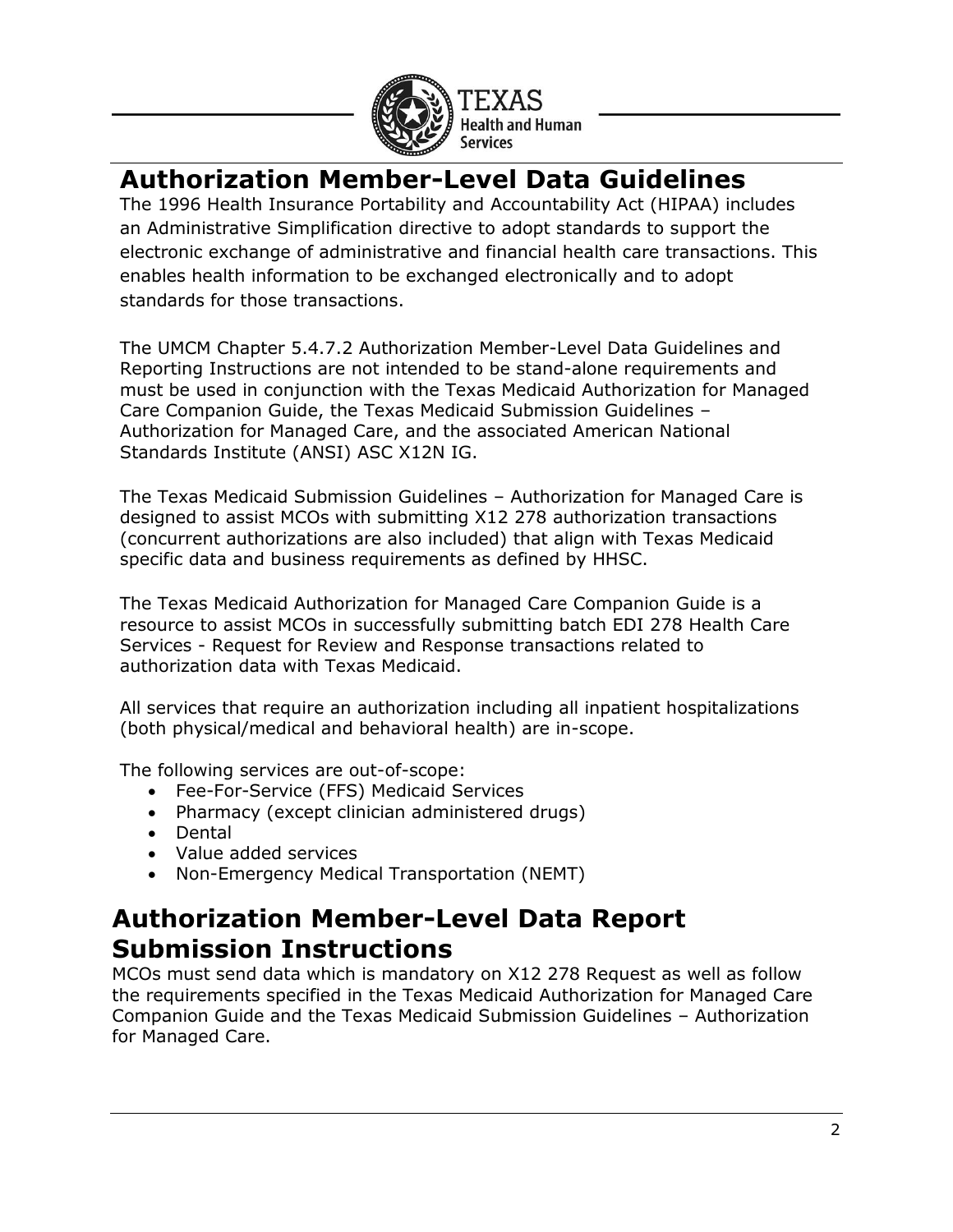

All authorization transactions (including concurrent authorizations) that have been finalized within the MCO's system must be submitted at least weekly to TexMedCentral (naming convention listed below), including initial determinations and subsequent updates. Authorization Member-Level Data is accepted 24 hours a day, 7 days a week, 365 days a year, except during brief, pre-announced maintenance periods or during regular maintenance hours on TXMedCentral (occurs every Sunday from 6 p.m. to 11:59 p.m.).

Texas Medicaid & Healthcare Partnership (TMHP) limits authorization files to 75MB in size and 5,000 transactions per file, per batch (multiple ST-SE segments are allowed in a single batch GS-GE/ISA-IEA). If either limitation is exceeded, the submitted file will not be processed. If a file is submitted with more than 5,000 transactions, the entire file will be rejected and not processed by Texas Medicaid. Zipped files are preferred; however, do not zip multiple files together.

Multiple plan codes and/or multiple lines of business (e.g., MMP, STAR, STAR Kids, STAR+PLUS, STAR Health) may be sent within the same file. Submitters must follow Electronic Data Interchange (EDI) standards on batching authorization submissions.

TMHP does not support repetition of a simple data element or a composite data structure.

TMHP requests the following X12 delimiters:

- Sub-Element separator is denoted with colon (:)
- Element separator is denoted with asterisks  $(*)$
- Segment separator is denoted with tilde  $(\sim)$
- Repetition separator is denoted with pipe (|)

The file naming convention for X12 278 Request files with authorizations for encounters will be structured as ENCA<ID><JJJ><S> where:

- **ENC** is constant for Encounters
- **A** is constant for Authorization
- **ID** = Plan Code (MCOs that have multiple plan codes may use one of the appropriate plan codes in the file name)
- **JJJ** = Julian Date
- **S** = Sequence (This will allow for multiple submissions for a given Julian day)

Examples: ENCA7X001A.txt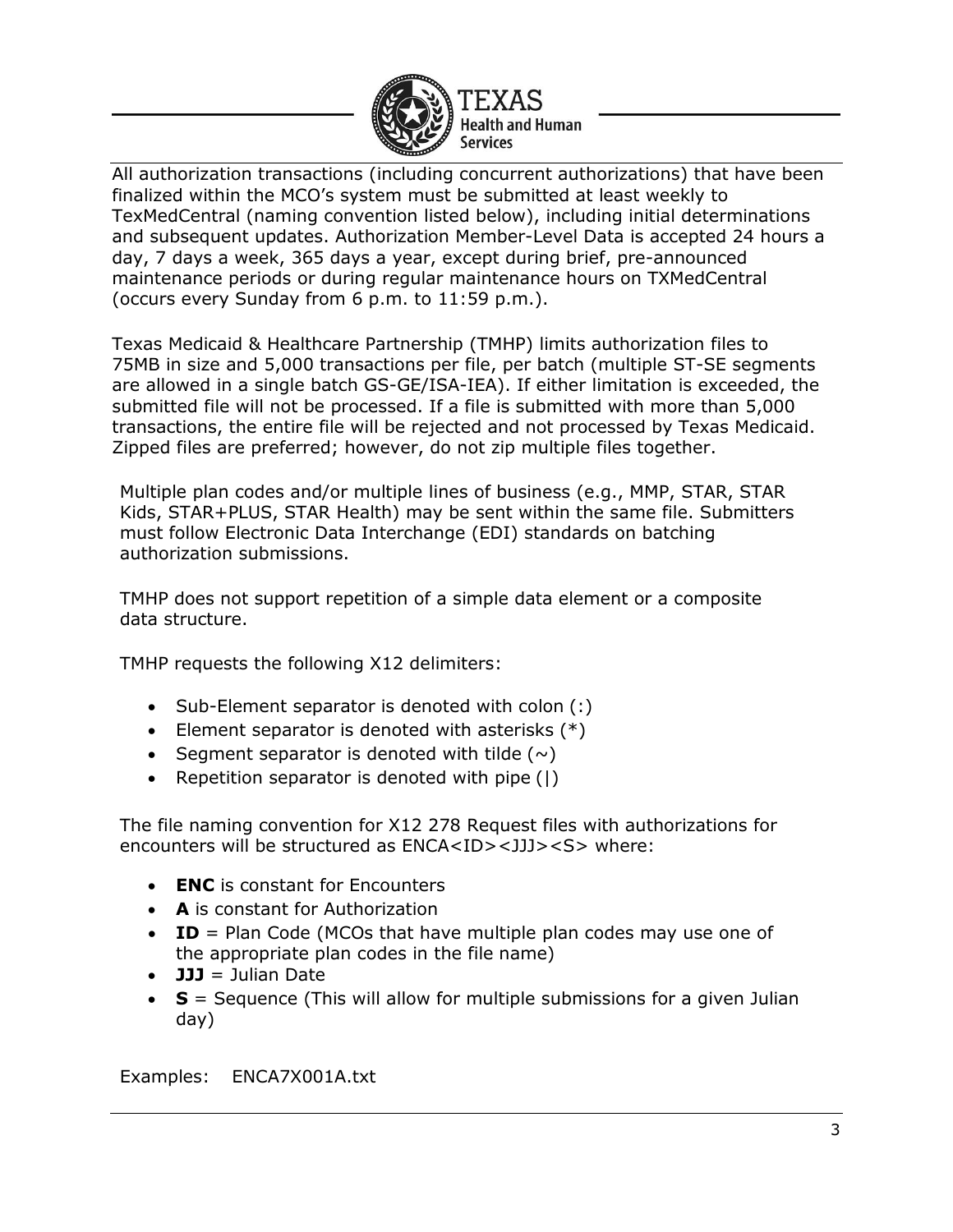

ENCA9X001B.d at ENCA9X001B.z ip

All file names must include a file extension of .txt, .dat or .zip. File names must not contain spaces. If the filename does not have above extensions, it will not be picked up for processing.

Files must be dropped in Encounters 'Auth' subfolder in TXMedCentral with folder path <XXX>ENC/AUTH where:

• **XXX** = MCO Name Abbreviation

If support is required, please contact Texas Medicaid at [MCOMailbox@tmhp.com.](mailto:MCOMailbox@tmhp.com)

#### **References**

The ANSI ASC X12N IGs are available for purchase at the Washington Publishing Company web site.

The Texas Medicaid Authorization for Managed Care Companion Guide and the Texas Medicaid Submission Guidelines – Authorization for Managed Care published by Texas Medicaid can be found on TXMedCentral in the MCOLAYUT directory.

#### **Table 1. DOCUMENT HISTORY LOG**

| STATUS <sup>1</sup> | <b>DOCUMENT</b><br>REVISION <sup>2</sup> | <b>EFFECTIVE</b><br><b>DATE</b> | <b>DESCRIPTION3</b>                                                                                                                                                                                                                                                                                                                                                                                            | <b>STATUS1</b>  |
|---------------------|------------------------------------------|---------------------------------|----------------------------------------------------------------------------------------------------------------------------------------------------------------------------------------------------------------------------------------------------------------------------------------------------------------------------------------------------------------------------------------------------------------|-----------------|
| <b>Baseline</b>     | 2.0                                      | September<br>1, 2021            | Initial version Uniform Managed<br>Care Manual Chapter 5.4.7.2,<br>"Authorization Member-Level Data<br>Guidelines and Reporting<br>Instructions."<br>Chapter 5.4.7.2 applies to<br>contracts issued as a result of HHSC<br>RFP numbers 529-12-0002, 529-<br>10-0020, 529-13-0042, 529-<br>15-0001, 529-13-0071,<br>HHS0002877, HHS0002881, and<br>Medicare-Medicaid Plans (MMPs) in<br>the Dual Demonstration. | <b>Baseline</b> |